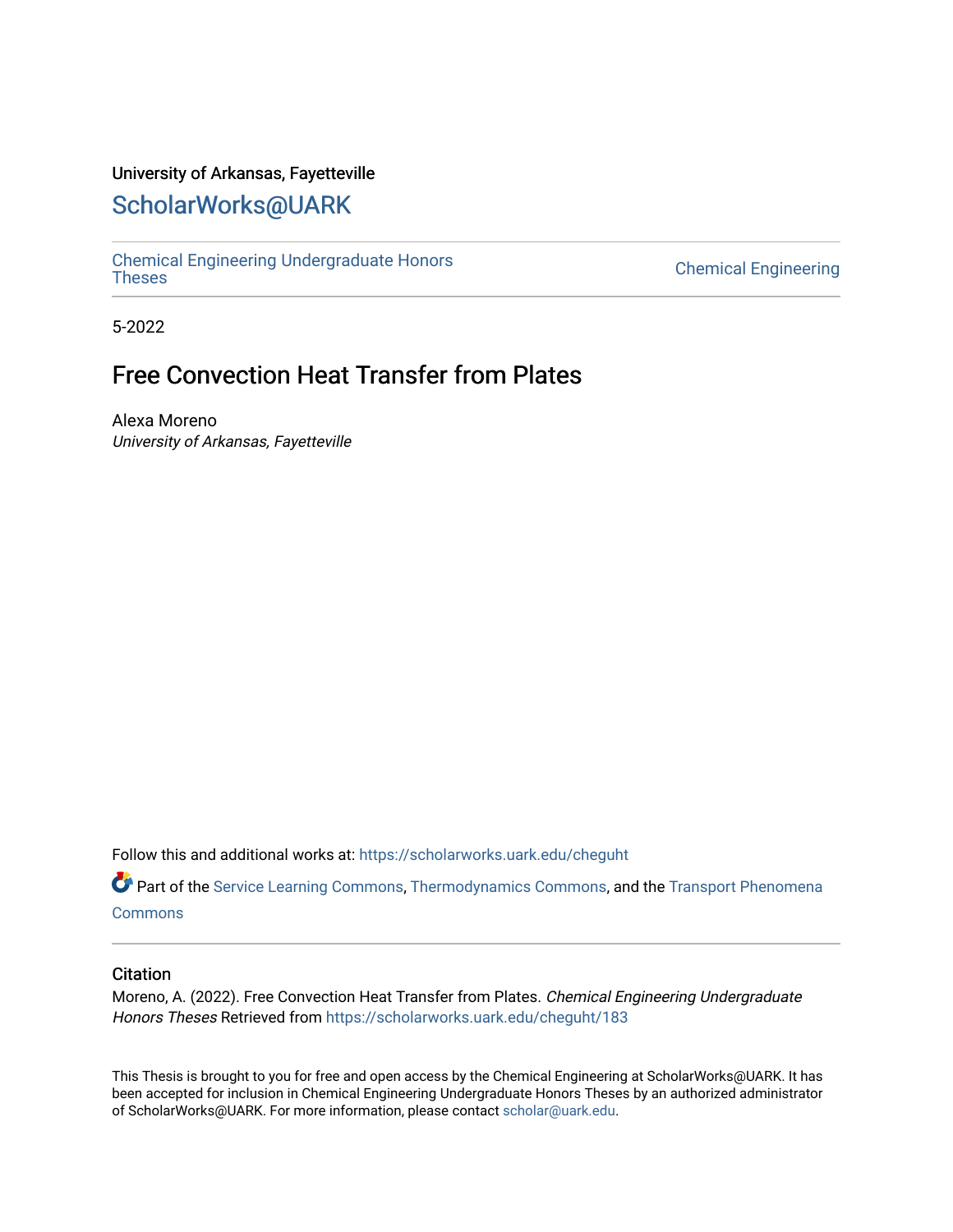# **Free Convection Heat Transfer from Plates**

Alexa Moreno

A Thesis Presented to Committee on Undergraduate Studies in the College of Engineering, Ralph E. Martin Department of Chemical Engineering

> in Partial Fulfillment of the Requirements for the Degree with Honors of Bachelor of Science in Chemical Engineering

> > University of Arkansas Fayetteville, Arkansas

> > > April 15, 2022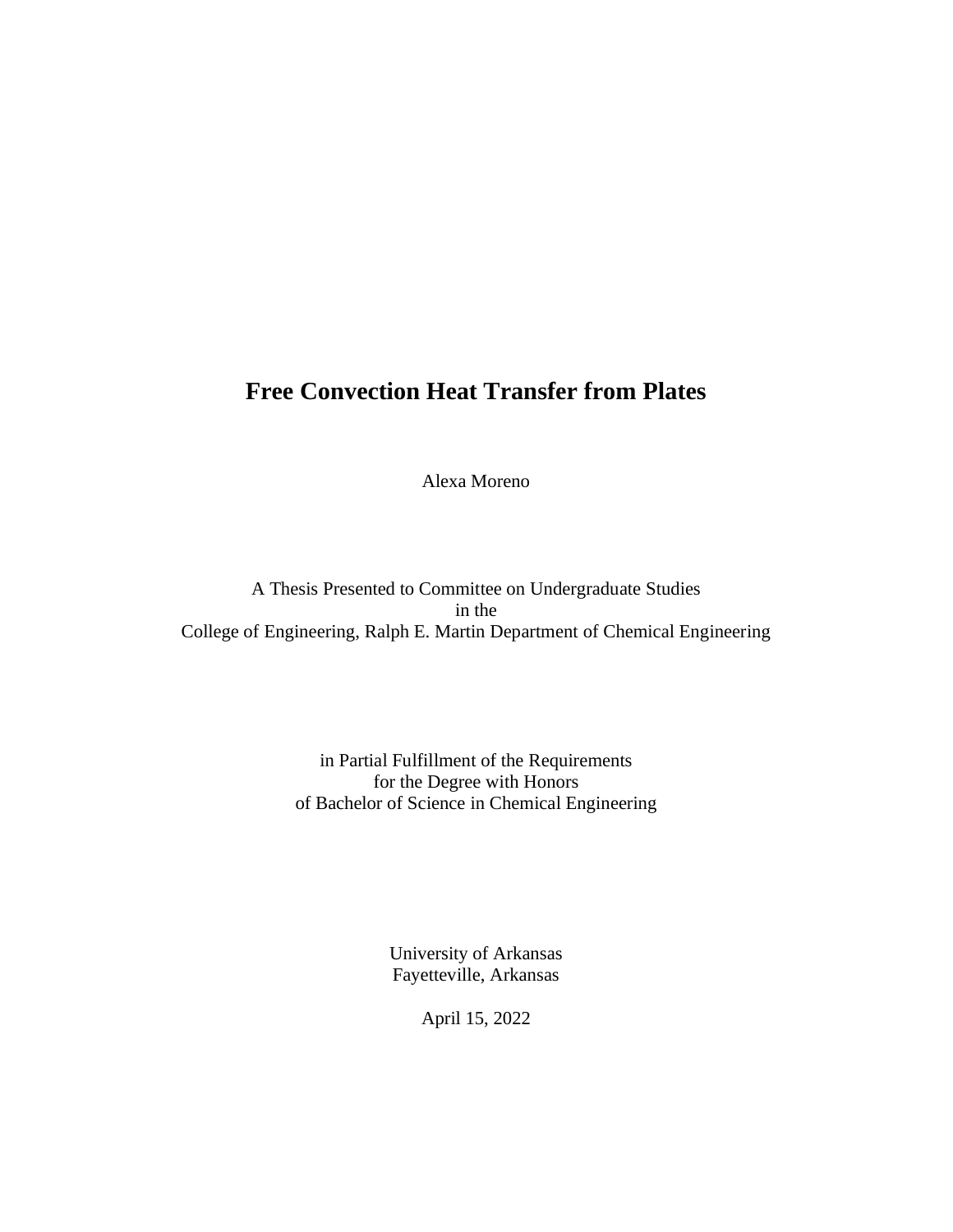## **Contents**

- I. Summary
- II. Introduction
- III. Experimental Approach
- IV. Calculations Approach
- V. Results
- VI. Discussion
	- a. Future Work
- VII. Appendix
	- a. Data Reduction
	- b. Sample Calculation
	- c. Sample Code
	- d. Figures
	- e. Nomenclature

## **List of Figures**

- 1. Experimental Run, 03/15, for 0.5" Aluminum Plate
- A.1. Experimental and Theoretical Data, 03/15, for 0.5" Plate
- A.2. Experimental and Theoretical Data, 03/17, for 0.5" Plate
- A.3. Experimental and Theoretical Data, 03/15, for 0.5" Plate
- A.4. Experimental and Theoretical Data, 03/08 Run 3, for 0.5" Plate
- A.5. Experimental and Theoretical Data, 03/08 Run 2, for 0.5" Plate
- A.6. Experimental and Theoretical Data, 03/08 Run 1, for 0.5" Plate
- A.7. Experimental and Theoretical Data, 03/04, for 0.5" Plate
- A.8. Experimental and Theoretical Data, 03/01, for 0.5" Plate
- A.9. Experimental and Theoretical Data, 02/22 Run 2, for 0.5" Plate
- A.10. Experimental and Theoretical Data, 02/22 Run 1, for 0.5" Plate
- A.11. Experimental and Theoretical Data, 02/17, for 1.5" Plate
- A.12. Experimental and Theoretical Data, 02/15, for 1.5" Plate
- A.13. Experimental and Theoretical Data, 02/08, for 1.5" Plate

### **List of Tables**

- 1. Experimental Data Summary for 0.5" Aluminum Plate
- 2. Summary of Inputs and Calculated Values for Experimental Run, 03/15, for 0.5" Plate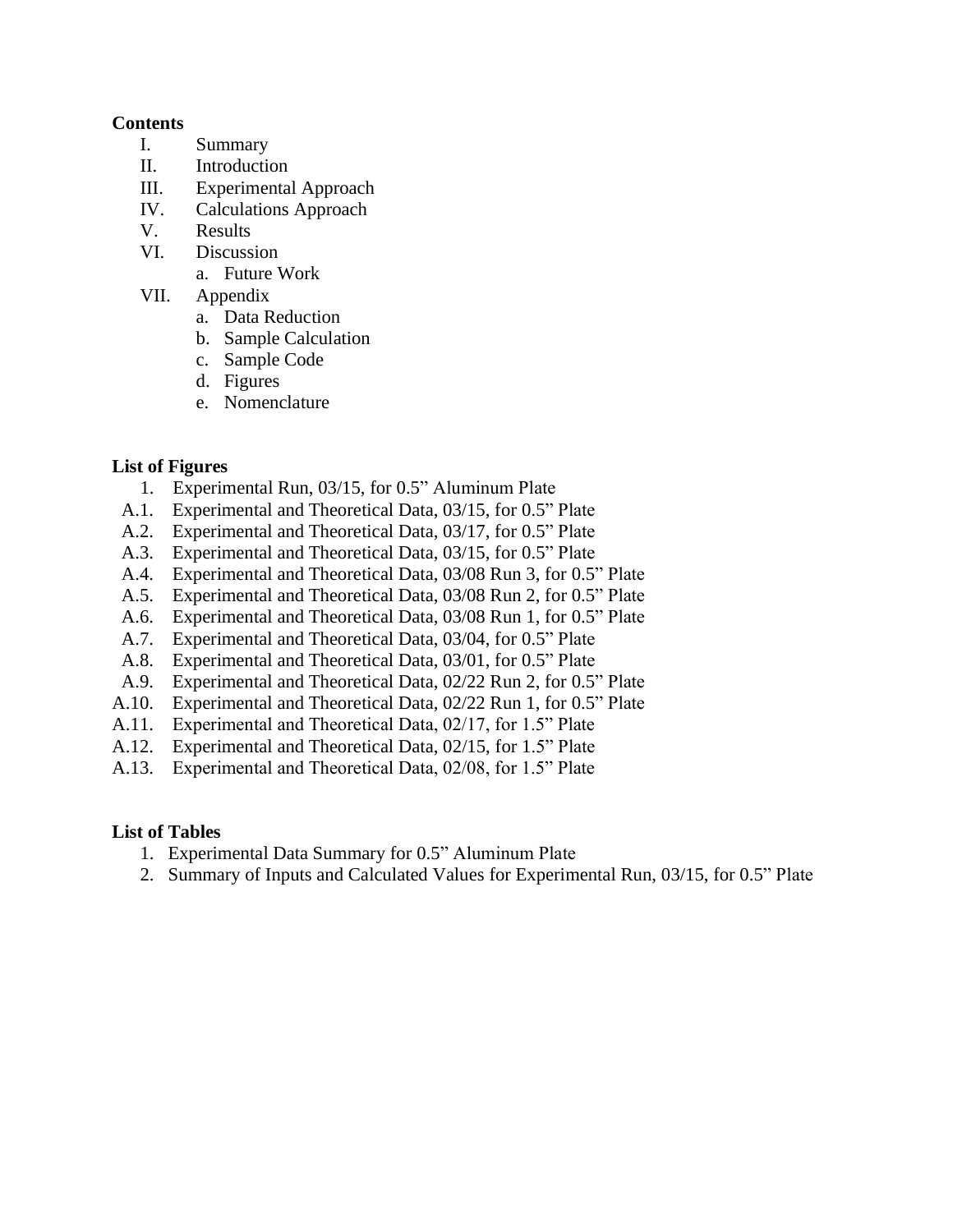# **I. Summary**

The purpose of this honors thesis is to create an experiment for the CHEG Lab I course. This report explains the motivation for creating this heat convection experiment, the results of performing the experiment, and provides recommendations for future work on this experiment. Multiple experiments were performed to assess materials and parameters to be investigated. It was determined that a 0.5" plate has smaller percent error and accommodates for the desired timeframe for a Lab I experiment compared to the first plate used (1.5" thickness). Recommendations for expanding on this project include adding experiments using vertical geometry for heat convection and/or forced convection.

# **II. Introduction**

Undergraduate students pursuing a chemical engineering degree must successfully complete the chemical engineering Lab I and Lab II courses. The purpose of this honors thesis is to create an experiment for the Lab I course.

Students will be tasked to study free convective heat transfer by monitoring temperature changes over time for an aluminum plate that has been heated and allowed to cool in an insulated stand with the top face being exposed to atmospheric temperature and pressure. The students will record experimental data and determine a best fit experimental heat transfer coefficient by using MATLAB to solve a differential equation for the heat balance. In addition, a theoretical heat transfer coefficient will be determined from empirical correlations (Cengal 2007, Table 9-1, p. 511. The experimental and theoretical heat transfer coefficients will be compared and discussed.

# **III. Experimental Approach**

The aluminum plate was painted black on the face that is to be exposed to air because the emissivity coefficient of black paint is known. The emissivity coefficient is used in the calculations for the experimental heat transfer coefficient. An insulated stand was built to prevent heat loss on all other sides of the plate aside from the face painted black. The stand was made out of PVC material and built with enough room to have thermal insulation underneath the plate and around the sides of the plate. A hole was drilled in the stand, insulation, and plate large enough for a thermocouple wire to fit to monitor temperature changes over time. An oven, already owned by the chemical engineering department, was used to heat the aluminum plate.

The first task was to determine what size plate needed to be used. The first plate used was 1.5" thick. This plate did not heat and cool in a reasonable timeframe for a Lab I experiment. Therefore, a new plate, 0.5" thick, was used to conduct the rest of the experimental runs. The desired temperature range to monitor was 75°C to 45°C. Multiple runs were executed to ensure that the data extracted would prove beneficial for students to replicate and discuss. The total time for the experiment takes 60-75 minutes for the plate to heat and cool long enough to see the entire temperature range desired.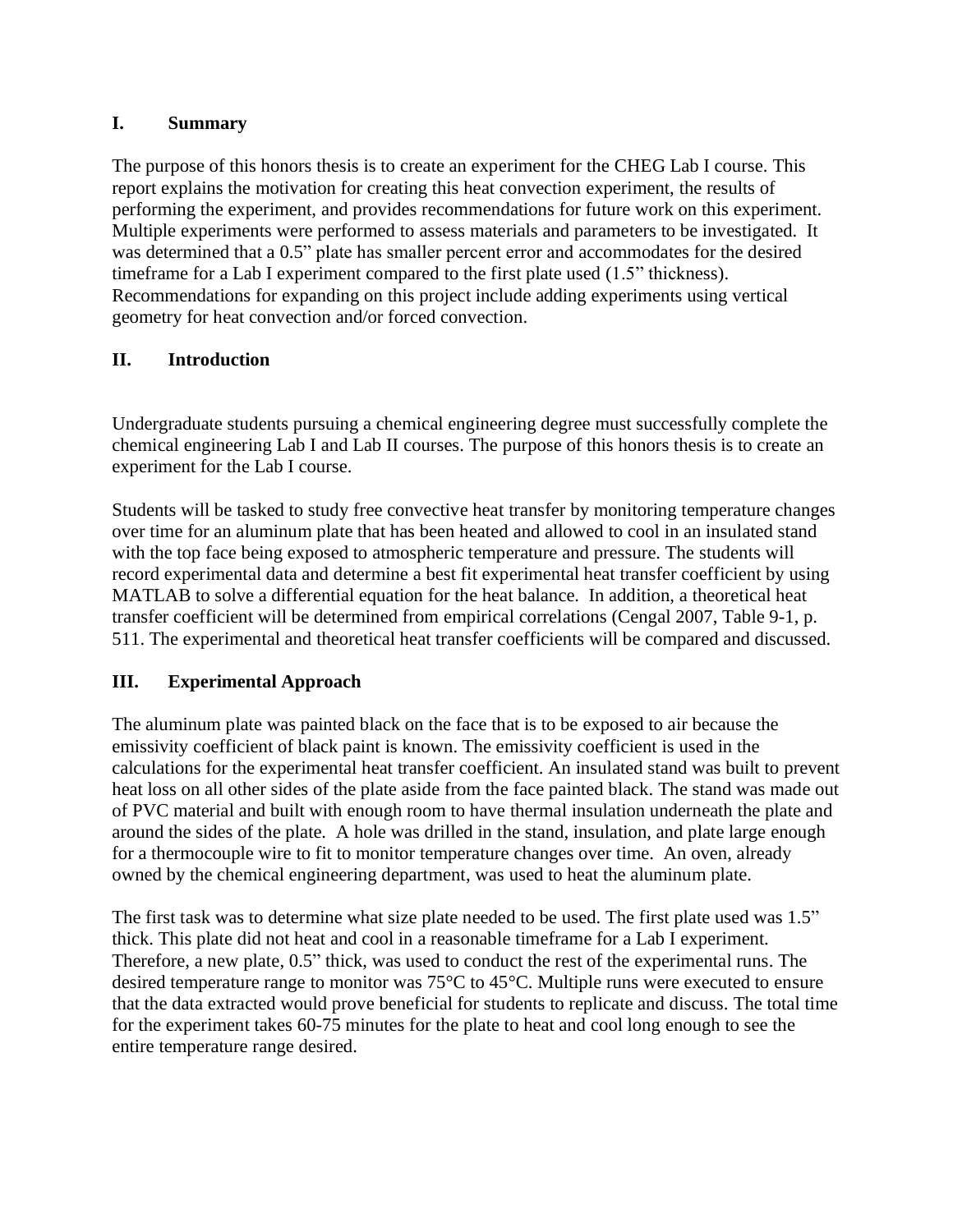# **I. Calculations Approach**

Once sufficient data was collected, MATLAB's ode45 function was used to model the experiment. To determine the experimental heat transfer coefficient, the heat transfer coefficient was manually changed to determine the value at which the integrated differential equation best matched the experimental data plotted. This is a brute force method and most certainly not the most efficient way to find the coefficient. However, Lab I students have limited coding experience, so this method is a good approach for a beginner to try. In the future, more advanced, iteration-loop-based coding along with defining a metric to determine how well two lines match each other could be applied to find the exact number for the experimental heat transfer coefficient.

# **II. Results**

The total time in the oven, final temperature reached, and percent error for the 0.5" plate for nine experimental runs is presented in Table 1.

| $0.5$ " plate  |                            |                          |               |  |  |
|----------------|----------------------------|--------------------------|---------------|--|--|
| Run            | Temp reached $(^{\circ}C)$ | Total time in oven (min) | Percent Error |  |  |
|                | 85                         | 50                       | 32.65         |  |  |
| 2              | 100.3                      | 40                       | 32.86         |  |  |
|                | 105.5                      | 50                       | 13.91         |  |  |
|                | 69.9                       | 30                       | 11.40         |  |  |
|                | 64                         | 30                       | 19.21         |  |  |
| $\overline{2}$ | 115.9                      | 30                       | 4.93          |  |  |
| 3              | 132.3                      | 30                       | 1.19          |  |  |
|                | 85.3                       | 40                       | 0.70          |  |  |
| っ              | 103.5                      | 30                       | 0.38          |  |  |
| Average        |                            |                          | 13.03         |  |  |

Table 1. Experimental Data Summary for 0.5" Aluminum Plate

Figure 1 shows the curve for the experimental run with the smallest percent error for the 0.5" plate.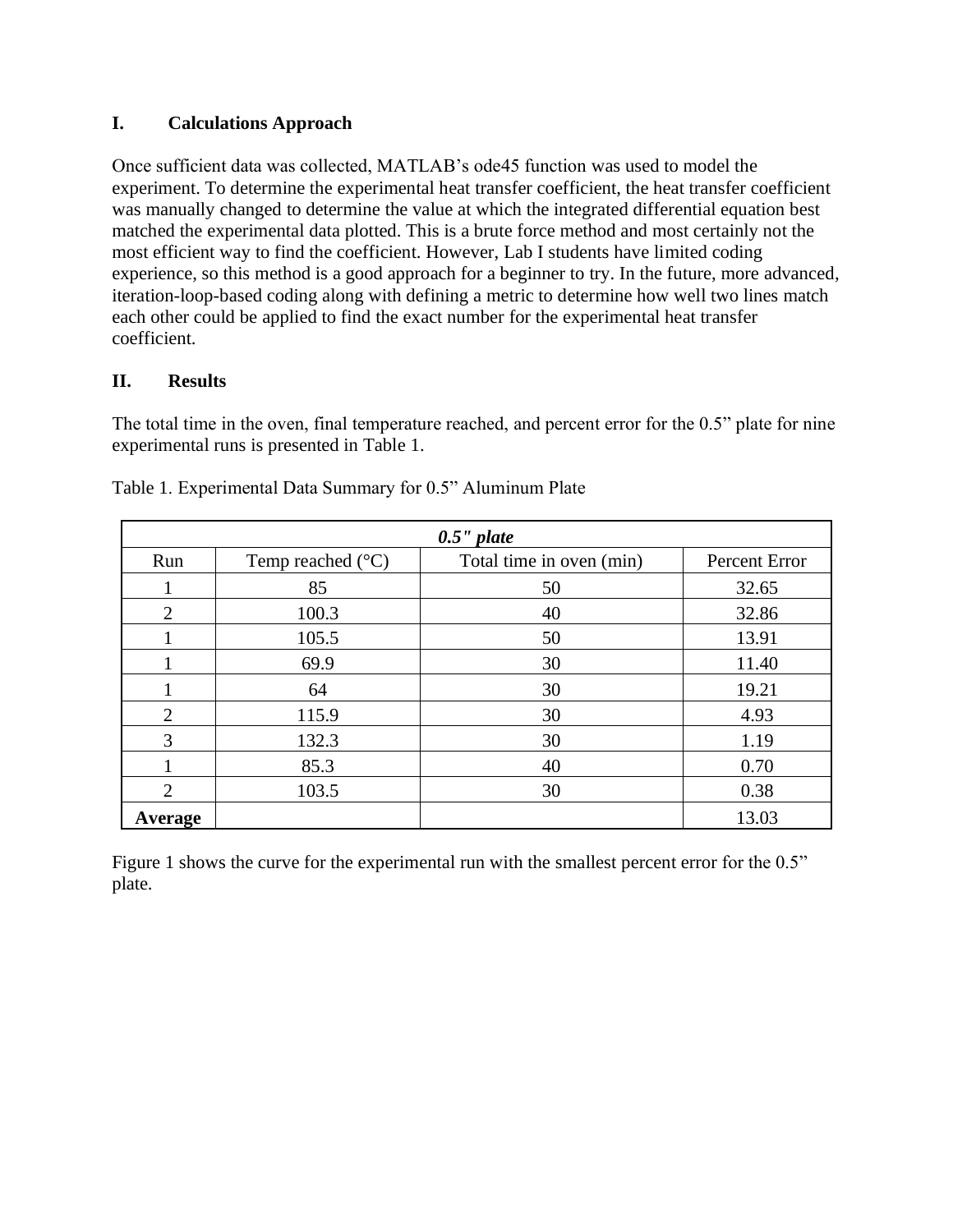



A summary of relevant calculated values and inputs are displayed in Table 2 used to determine percent error and integrity of the experiment for the 0.5" plate.

| Table 2. Summary of Inputs and Calculated Values for Experimental Run, 03/15, for 0.5" Plate |  |  |  |  |  |
|----------------------------------------------------------------------------------------------|--|--|--|--|--|
|----------------------------------------------------------------------------------------------|--|--|--|--|--|

|                  | <b>Value</b> | <b>Units</b> |
|------------------|--------------|--------------|
| hcorr            | 6.39         |              |
| h <sub>EXP</sub> | 6.35         |              |
| Tplate           | 83.4         |              |
| Tatm             | 71           |              |

### **III. Discussion**

The 0.5" plate requires less time in the oven; therefore, it should be used instead of the 1.5" plate. The usage of MATLAB allows for solving the relevant differential equation and capabilities to produce a figure all in the same place. Therefore, MATLAB is a useful and effective tool for displaying results and making calculations for this experiment.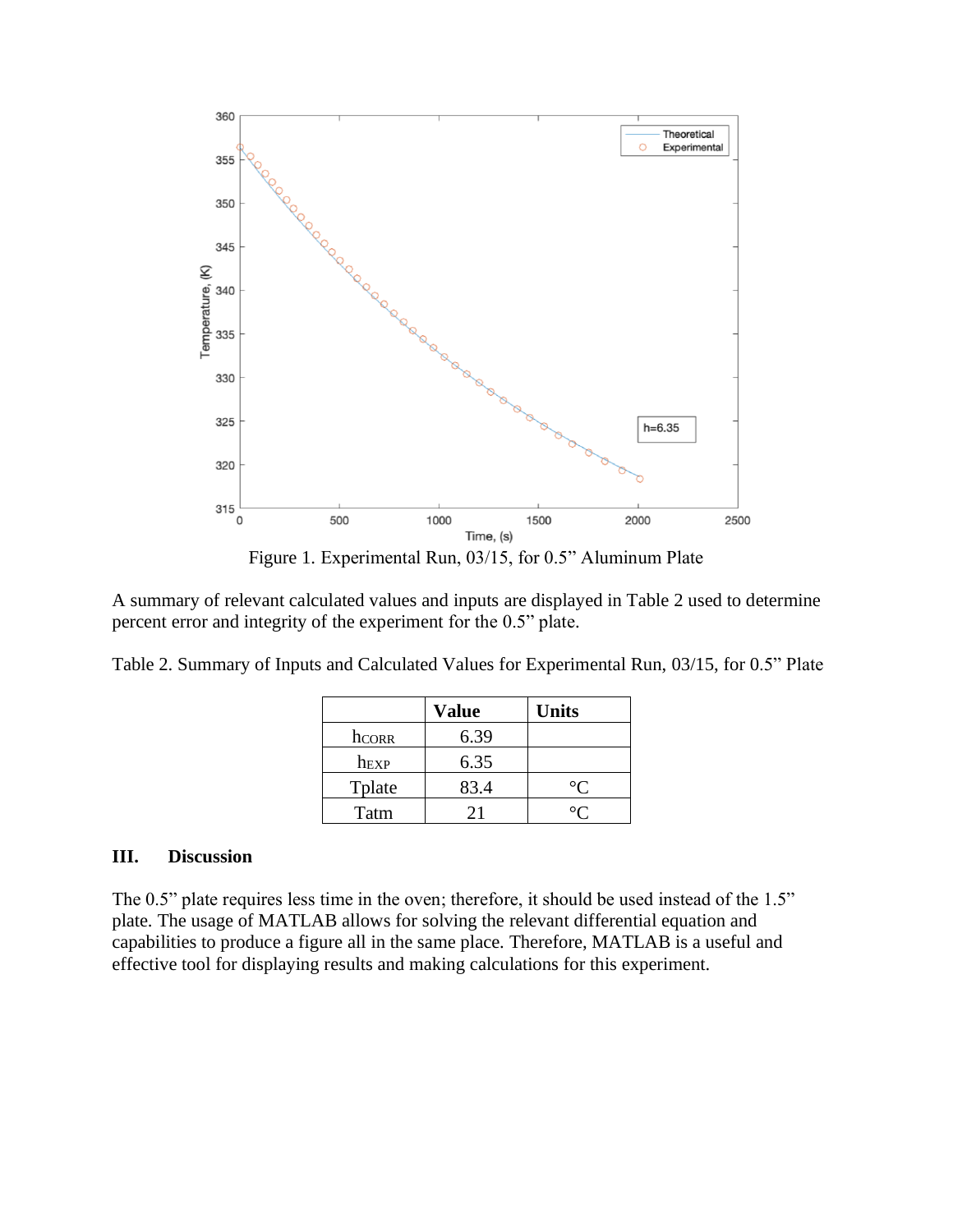## *Future Work*

Another important geometry for heat convection is the vertical geometry. This experiment focuses on the horizontal geometry. It would be beneficial for students to compare the two geometries to further their understanding of heat convection. In addition, a similar experiment using forced convection could be created. The MATLAB method used in this report is very inefficient as the changing variable must be changed manually and how well the lines match one another is based on visual judgement. It would be beneficial to have more experienced students do this experiment with code that defines a metric to determine how well the lines match to one another and have code that can change the variable based on that metric to eliminate any human errors.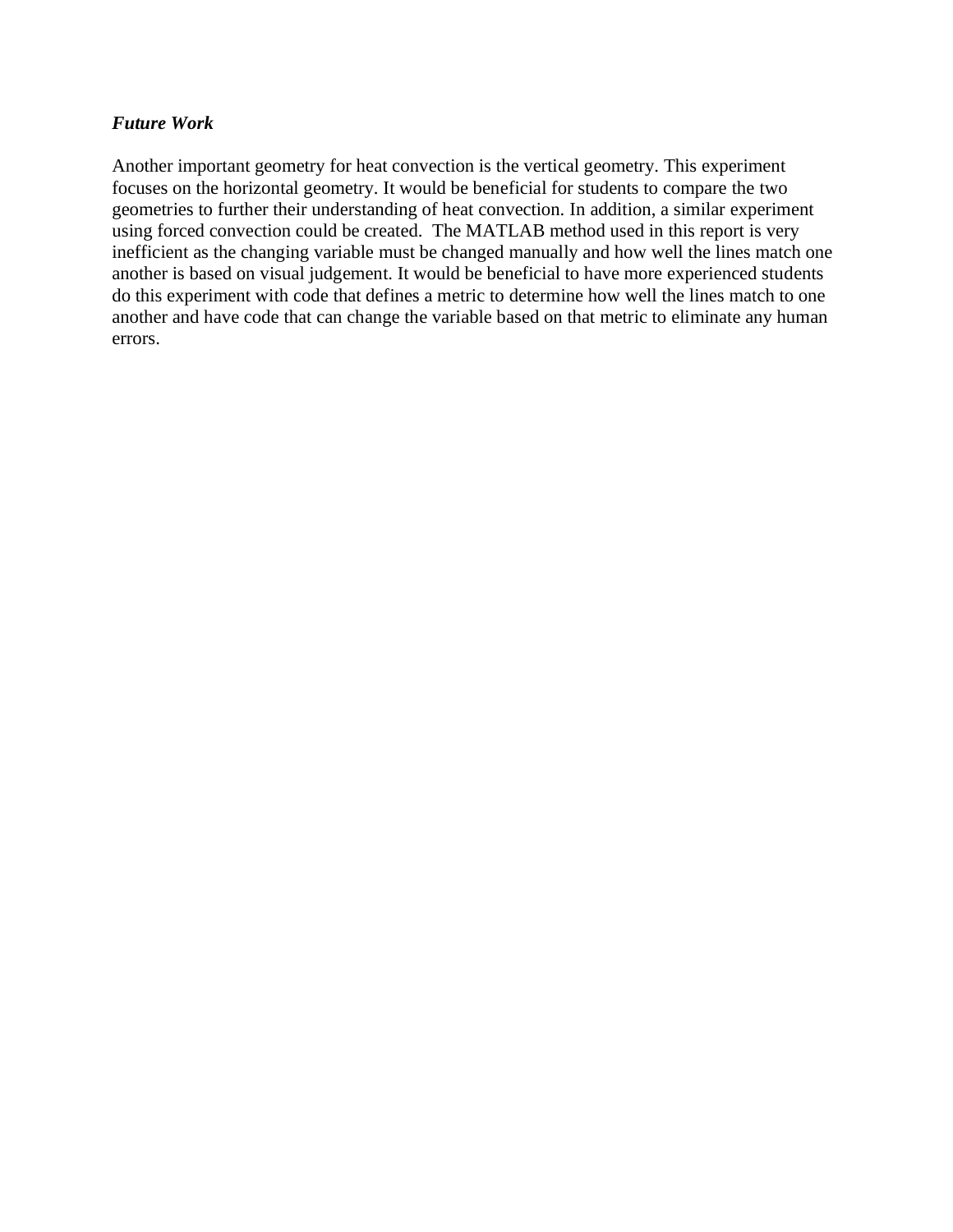#### **IV. Appendix**

#### *Data Reduction*

A heat balance on the center plate, with no heat generation, yields Equation 1:

$$
-q_{OUT} = q_{ACC} \tag{1}
$$

The plate is cooled by free convection and radiation, as is shown in Equation 2:

$$
q_{OUT} = q_{CONV} + q_{RAD} = hA_S(T_{PLATE} - T_{ATM}) + \varepsilon \sigma A_S(T_{PLATE}^4 - T_{ATM}^4)
$$
\n
$$
\tag{2}
$$

The plate accumulates heat with an inverse relationship to time as it cools back to roomtemperature, noted in Equation 3:

$$
q_{ACC} = m(C_p)\frac{dT}{dt} = \rho V(C_p)\frac{dT}{dt}
$$
\n(3)

Thus, the heat balance of Equation 1 yields Equation 4:

$$
-\left(hA_S(T_{PLATE} - T_{ATM}) + \varepsilon \sigma A_S(T_{PLATE}^4 - T_{ATM}^4)\right) = \rho V(C_p) \frac{dT}{dt}
$$
\n(4)

Experimental data of temperature vs. time were used to determine the "best fit" experimental heat transfer coefficient by integrating Equation 4 using MATLAB's ode45 function.

The heat transfer coefficient from the literature was determined using the correlation for free convection from a horizontal heated, upward-facing plate (Cengal 2007, Table 9-1, p. 511), shown in Equations 5a and 5b:

$$
Nu = 0.54 Ra^{\frac{1}{4}} \qquad 10^4 < Ra < 10^7 \tag{5a}
$$

$$
Nu = 0.15Ra^{\frac{1}{4}} \qquad 10^7 < Ra < 10^{11} \tag{5b}
$$

where the Rayleigh number is calculated as in Equation 6:

$$
Ra = \frac{g\beta (T_{PLATE} - T_{ATM})L^3}{v^2} \mathbf{P}r \tag{6}
$$

In Equation 6, the length of the plate is the characteristic length in free convection and, for a horizontal flat plate,  $L = \frac{A_s}{p}$ . Assuming that the surrounding air is an ideal gas, the volumetric expansion coefficient may be calculated in Equation 7:

$$
\beta = \frac{1}{T} \tag{7}
$$

Finally, hcore may be calculated from the Nusselt number as shown in Equation 8: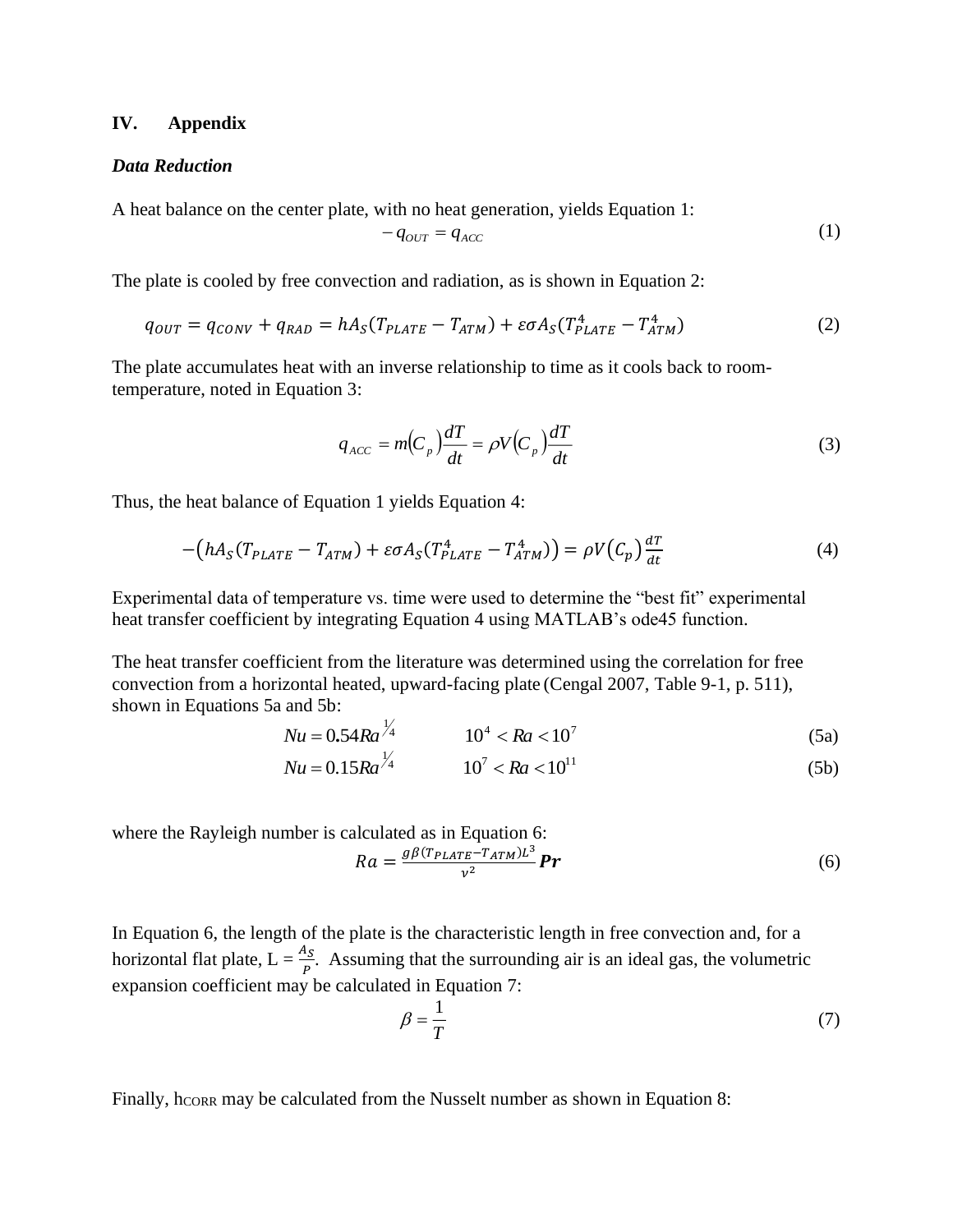$$
h_{CORR} = \frac{kNu}{L} \tag{8}
$$

The experimental coefficient will be higher than the coefficient calculated from a literature correlation since it is impossible to remove all forced convection influences and achieve only free convection.

#### *Sample Calculation*

A sample calculation will be made using the experimental data from the March  $15<sup>th</sup>$  run which displayed a low percent error from the 0.5" plate heated to an internal temperature of 356.4K.

The theoretical heat transfer coefficient,  $h_{CORR}$ , is calculated using the equation below:

$$
h_{CORR} = \frac{kNu}{L}
$$

Calculation of L is through As, the surface area of the plate and P, the perimeter of the plate.

$$
L = \frac{As}{P} = \frac{0.204 \, m^2}{1.89 \, m} = 0.108 \, m
$$

Nu is calculated by finding the Rayleigh number, where  $\beta = \frac{1}{\pi}$  $\frac{1}{T}$ , with T being the internal temperature of the plate at 356.4 K, g equal to 9.81 m/s<sup>2</sup>,  $\nu$  equal to 0.00002085 m<sup>2</sup>/s, and Prandtl number of air equal to 0.7157.

$$
Ra = \frac{g\beta(T_{PLATE} - T_{ATM})L^3}{v^2}\,Pr = \frac{9.81\frac{m}{s^2} * \frac{1}{356.4K} * (356.4K - 294K) * 0.108m^3}{(0.00002085\frac{m^2}{s})^2} * 0.7157 = 3.58 \times 10^6
$$

Because the Rayleigh number is in magnitude of  $10<sup>6</sup>$ , equation 5a is used to calculate Nu.

$$
Nu = 0.54Ra^{\frac{1}{4}} = 0.5 * 3.58 \times 10^6 = 23.48
$$

The fluid thermal conductivity of air, k, is 0.02945 W/mK. Therefore,

$$
h_{CORR} = \frac{0.02945W/mK * 23.48}{0.108 m} = 6.39 \frac{W}{m^2 K}
$$

The experimental heat transfer coefficient, h<sub>EXP</sub>, was found to be 6.35. The percent error can be calculated using the following equation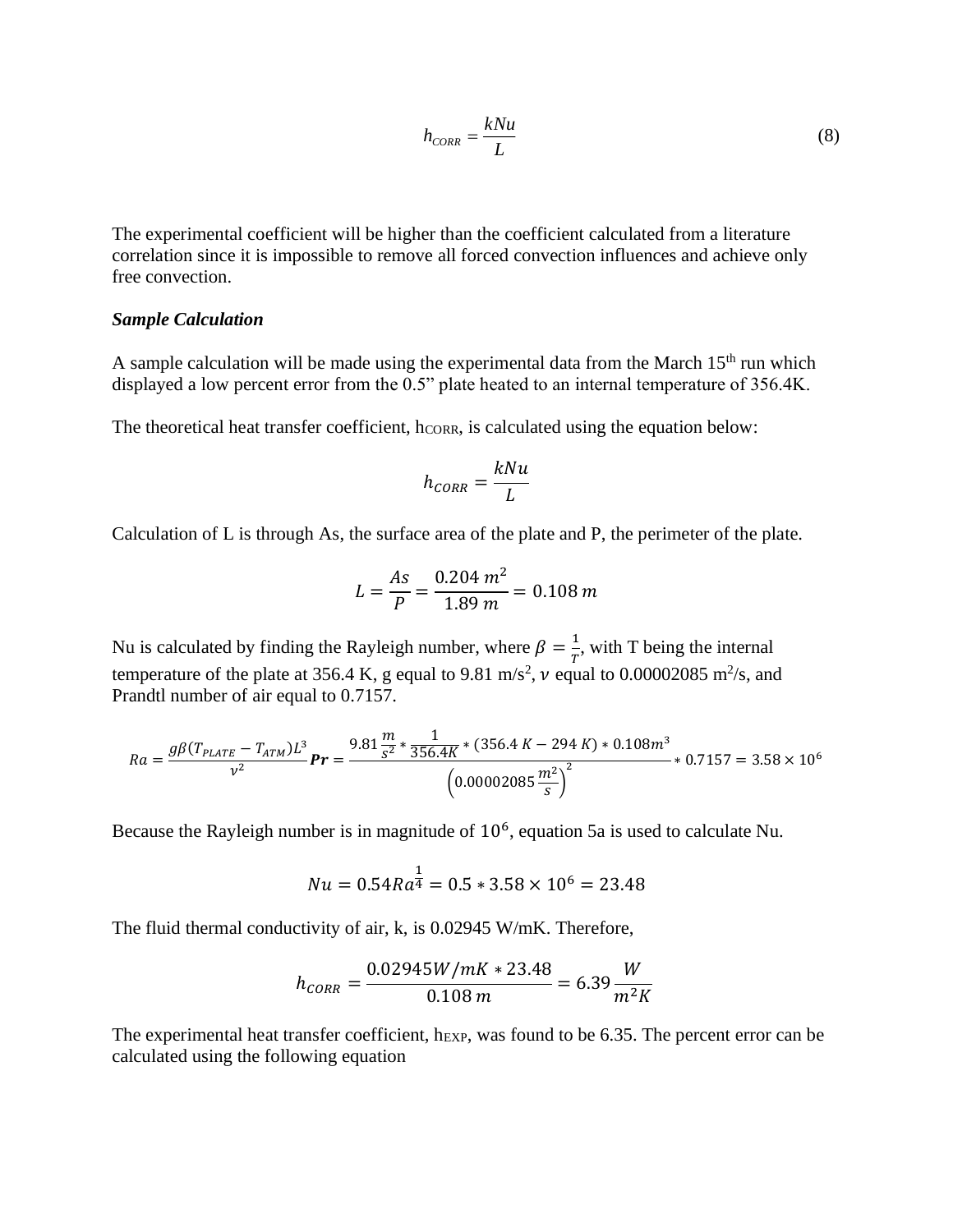$$
\frac{(experimental\ value - theoretical\ value)}{theoretical\ value} \times 100\%
$$

Applying this formula, the percent error for this experimental run would be

$$
\frac{(6.35 - 6.39)}{6.39} \times 100\% = 0.7\%
$$

#### *Sample Code*

The following code was used to find the theoretical values for the run shown in the sample calculation along with the figure produced.

%Theoretical Data -----------------------------------------------

%Constants

```
l=0.6096; %Length of aluminum plate, m
w=0.33528; %Width of aluminum plate, m
As=l * w; %Surface area of plate, m^2
Tatm=294; %Temperature of the room in K
e=0.98; %Emissivity for black painted aluminum plate
o=5.67e-8; %Stefan-Boltzmann constant, W/m^2*K^4
o=5.67e-8; <br>ht=0.00635; <br> XThickness of plate, m
V=As*ht; \text{Wolume of plate, } m^3m=6.51; %Mass of aluminum plate, kg
p=m/V; %Density of aluminum plate, kg/m^3
Cp=900; %Specific heat capacity of aluminum, kJ/kg*K
h=6.35; %Heat transfer coefficient, W/m^2*K
%Calling Experimental Data from Excel -----------------------------------
texp = HeatS10.texp; %Time in s
Texp = HeatS10.Texp; %Temperature in K
%tspan and function definition:
tspan = [0, 2008];
odefun = @(t,Tplate) (-(h*As*(Tplate-Tatm)+e*o*As*(Tplate^4-Tatm^4)))/(p*V*Cp); 
%Using ode45
[t,Tplate]=ode45(odefun, tspan, 356.4);
%Plotting
plot (t,Tplate)
hold on
scatter(texp, Texp)
hold on
xlabel('Time, (s)')
ylabel('Temperature, (K)')
```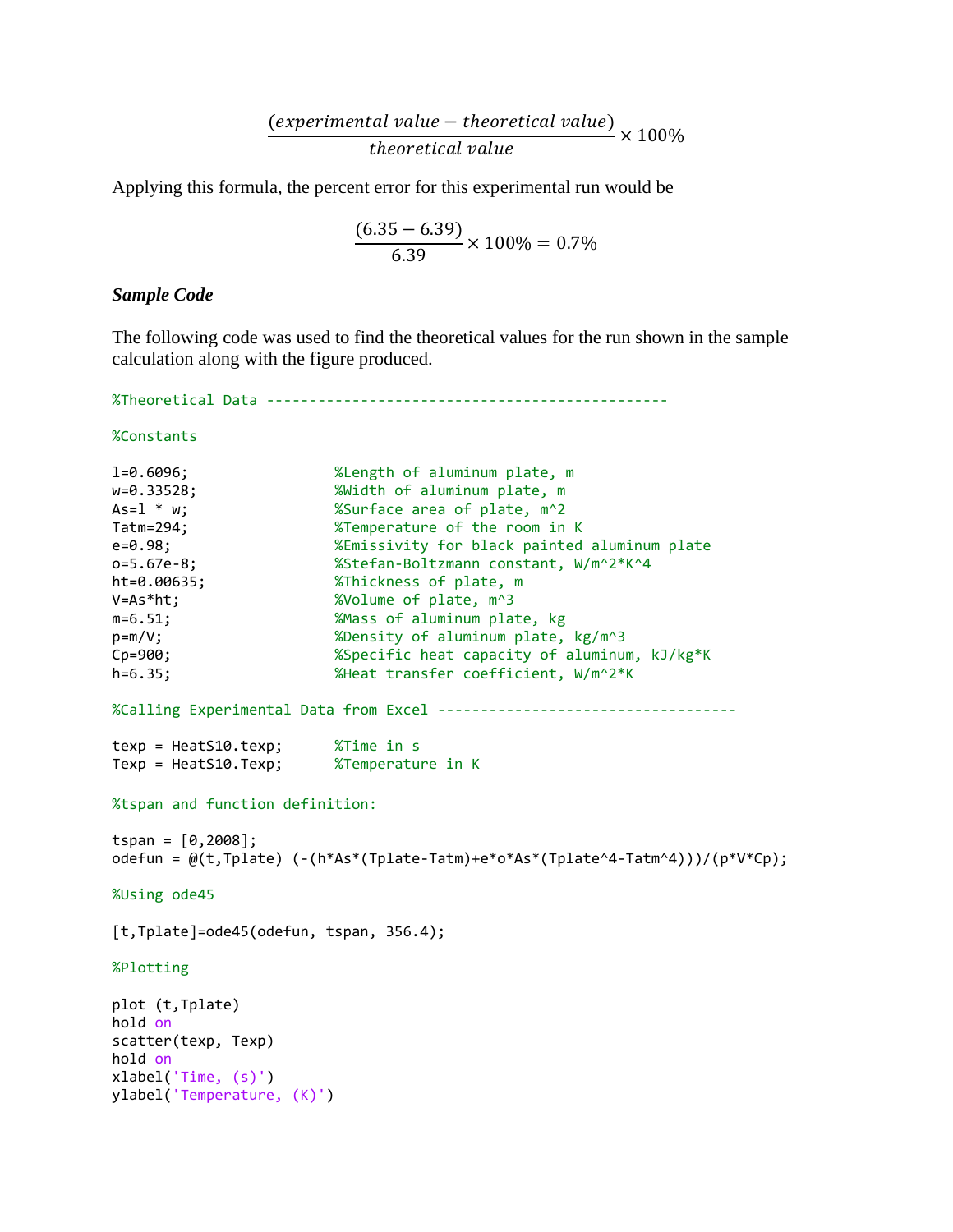```
legend ('Theoretical', 'Experimental')
hold off
```


Figure A.1. Experimental and Theoretical Data, 03/15, for 0.5" Plate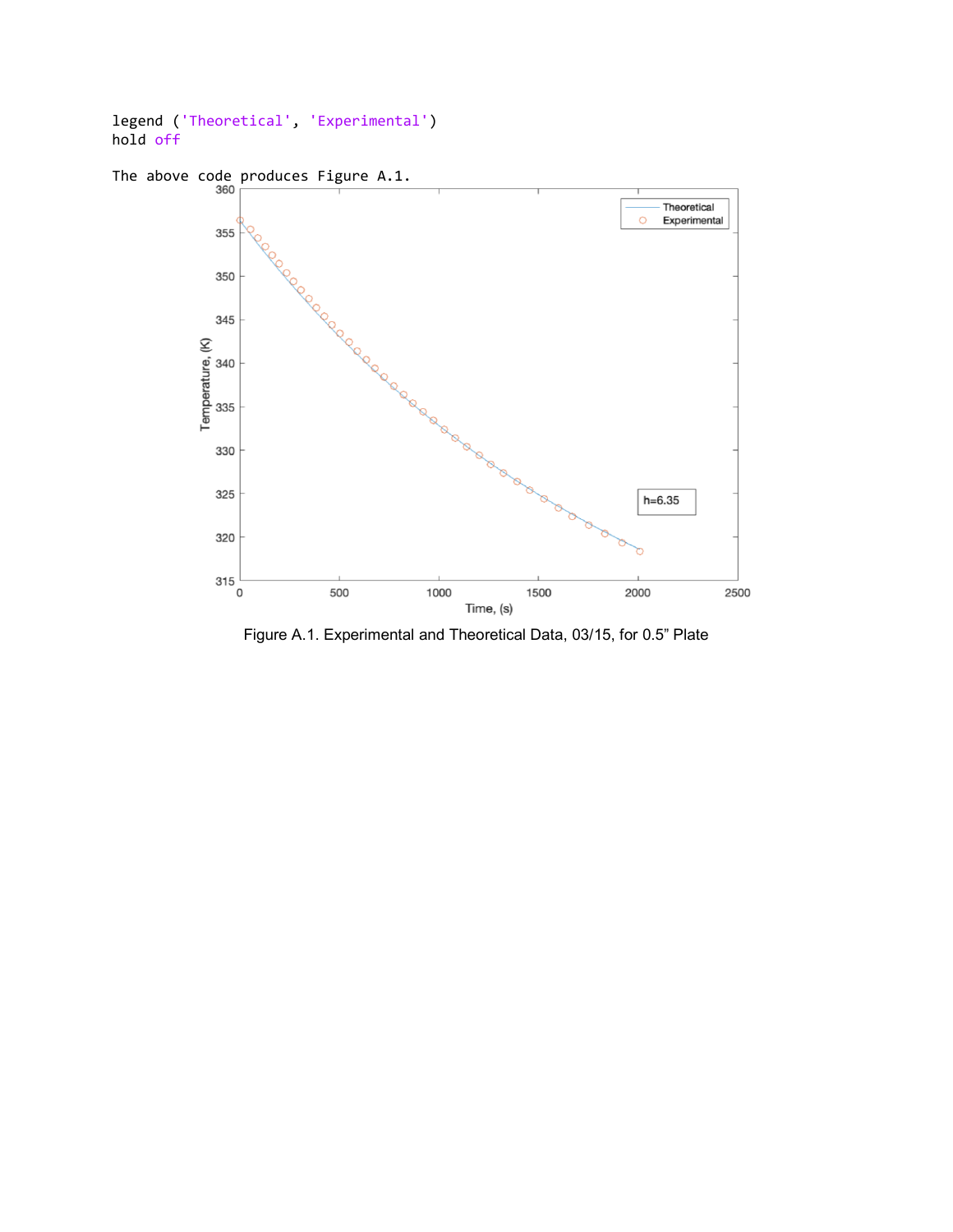## *Figures*

Below are all figures produced throughout the collection of data for validating this lab experiment.



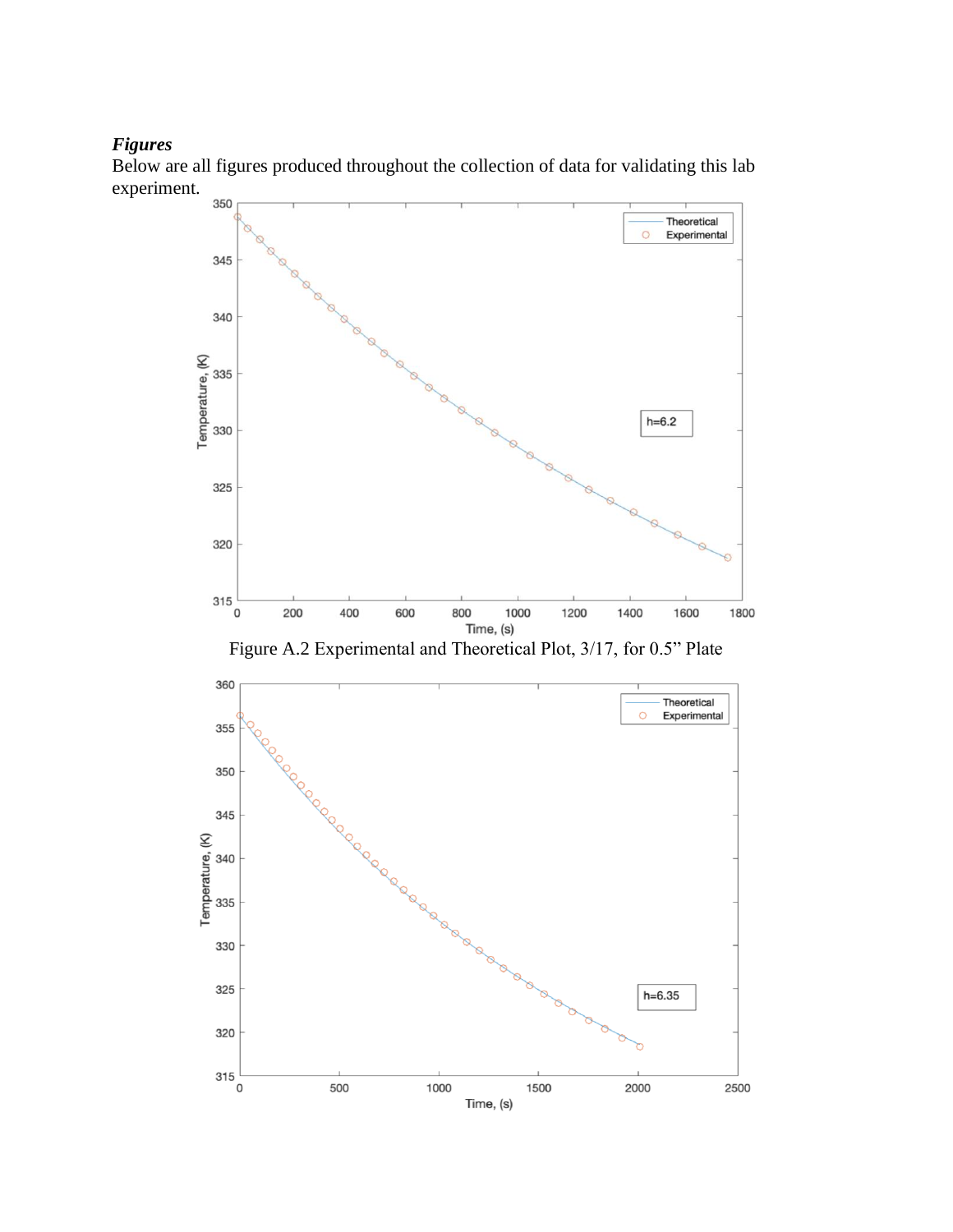

Figure A.3 Experimental and Theoretical Plot, 3/15, for 0.5" Plate

Figure A.4 Experimental and Theoretical Plot, 03/08 Run 3, for 0.5" Plate



Figure A.5 Experimental and Theoretical Plot, 03/08 Run 2, for 0.5" Plate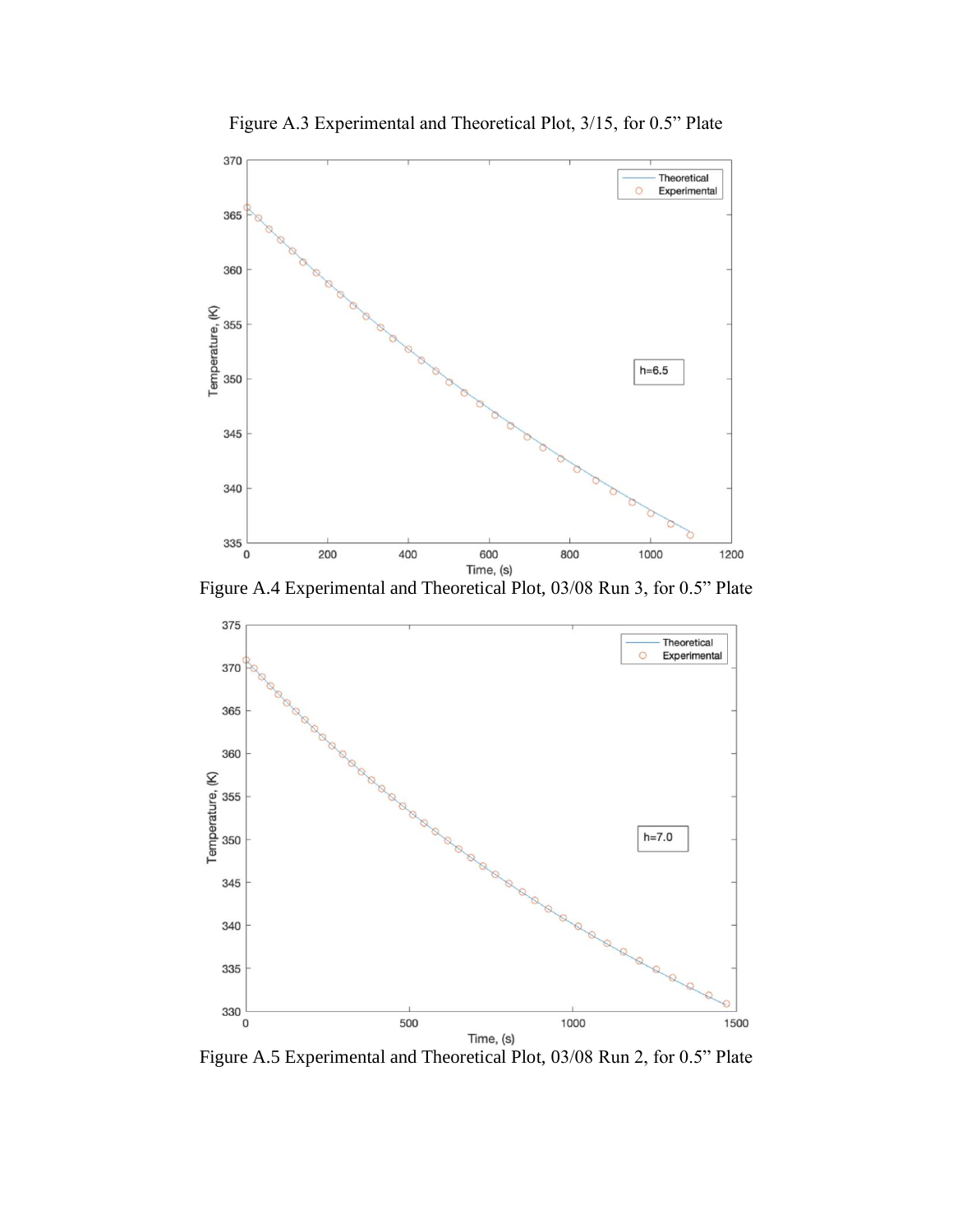



Figure A.7 Experimental and Theoretical Plot, 03/04, for 0.5" Plate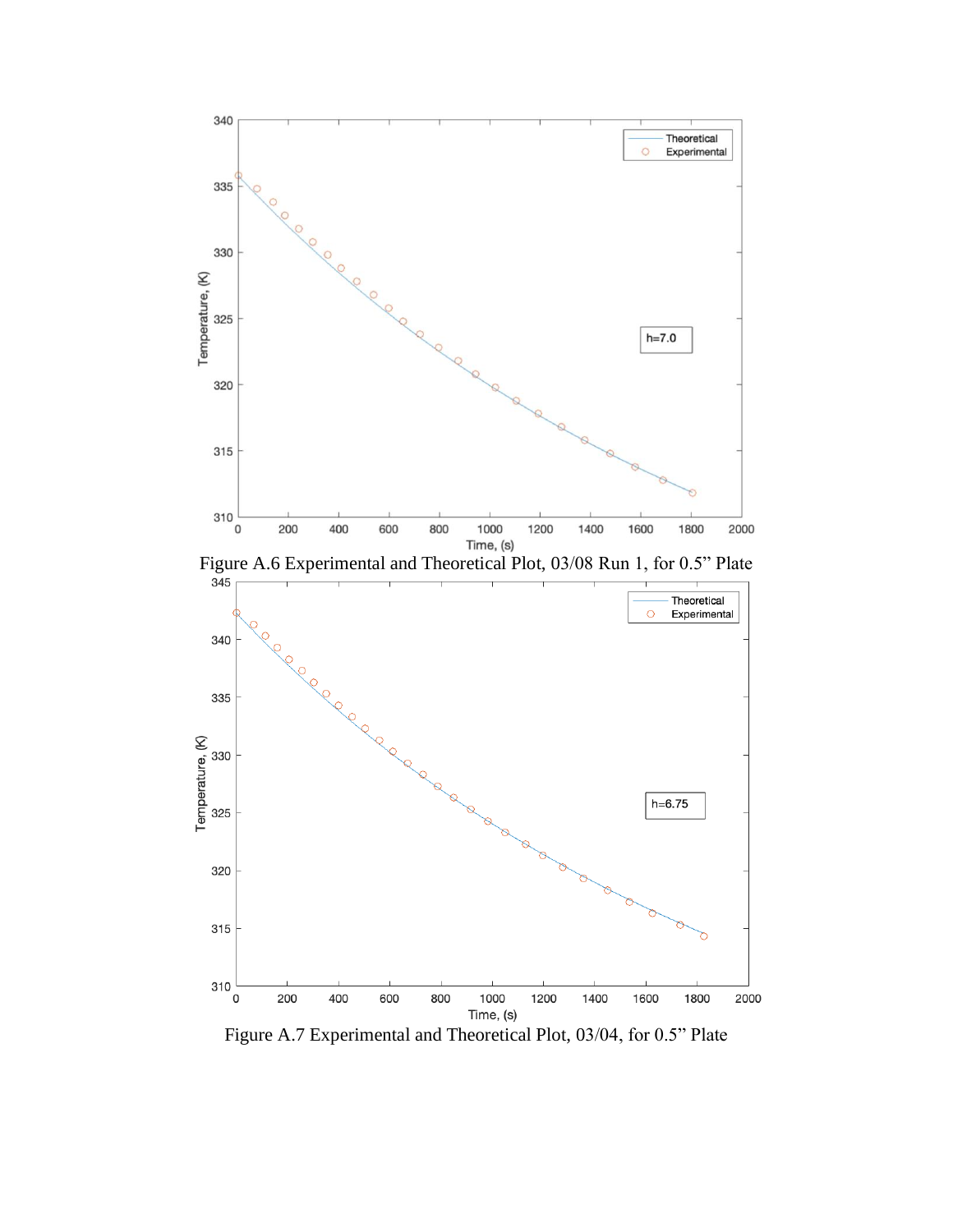

Figure A.9 Experimental and Theoretical Plot, 02/22 Run 2, for 0.5" Plate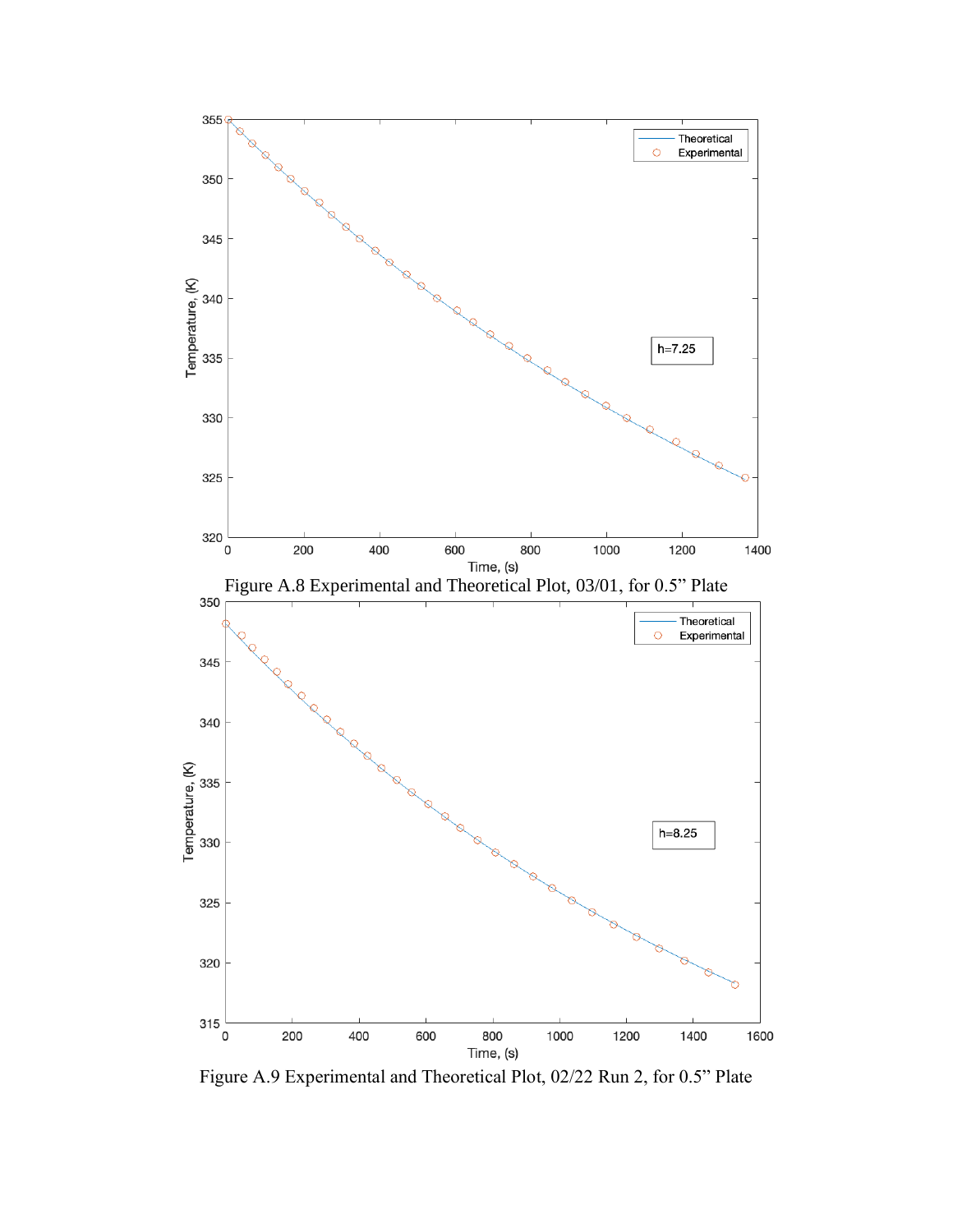

Figure A.11 Experimental and Theoretical Plot, 02/17, for 1.5" Plate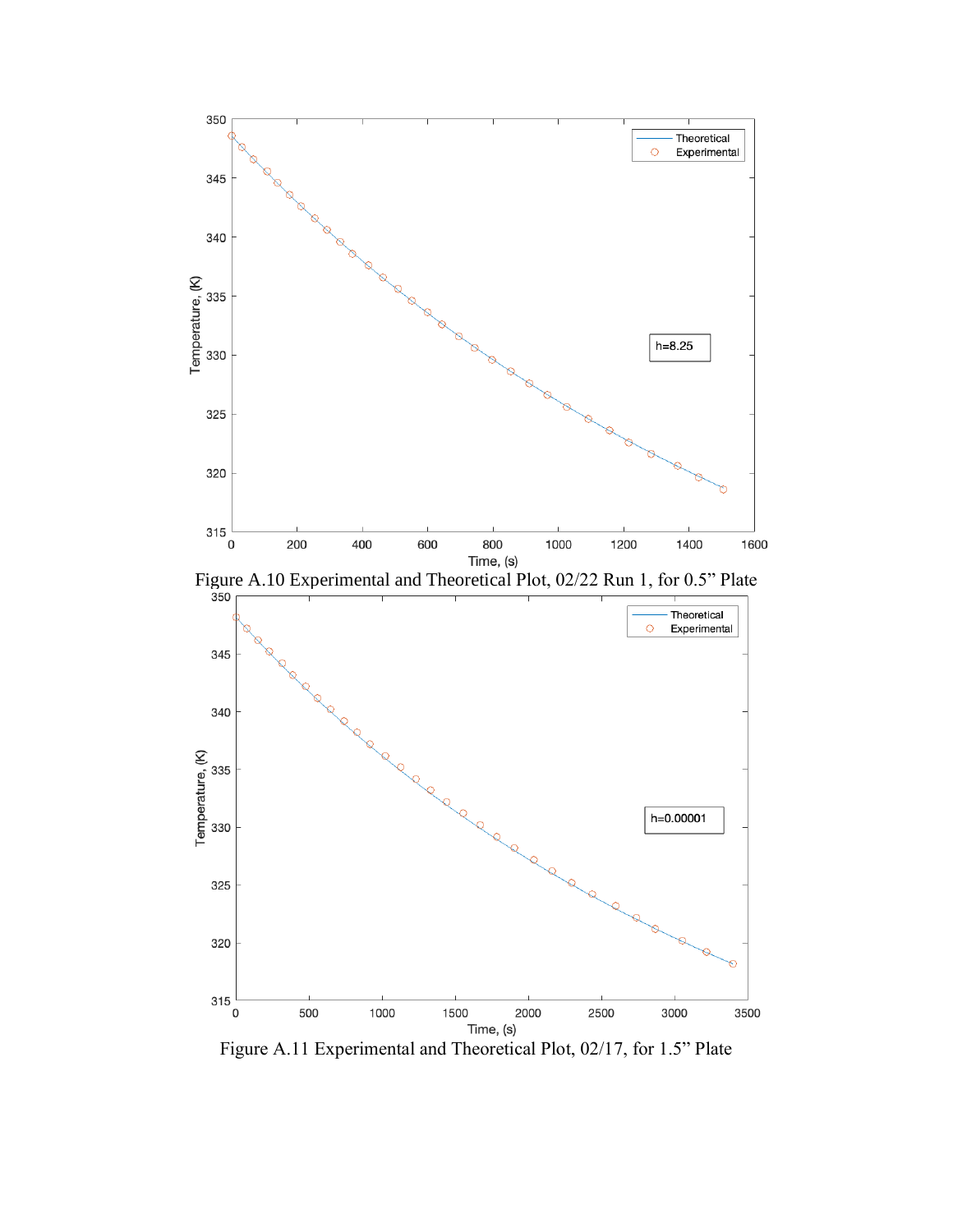

Figure A.13 Experimental and Theoretical Plot, 02/08, for 1.5" Plate

*Nomenclature*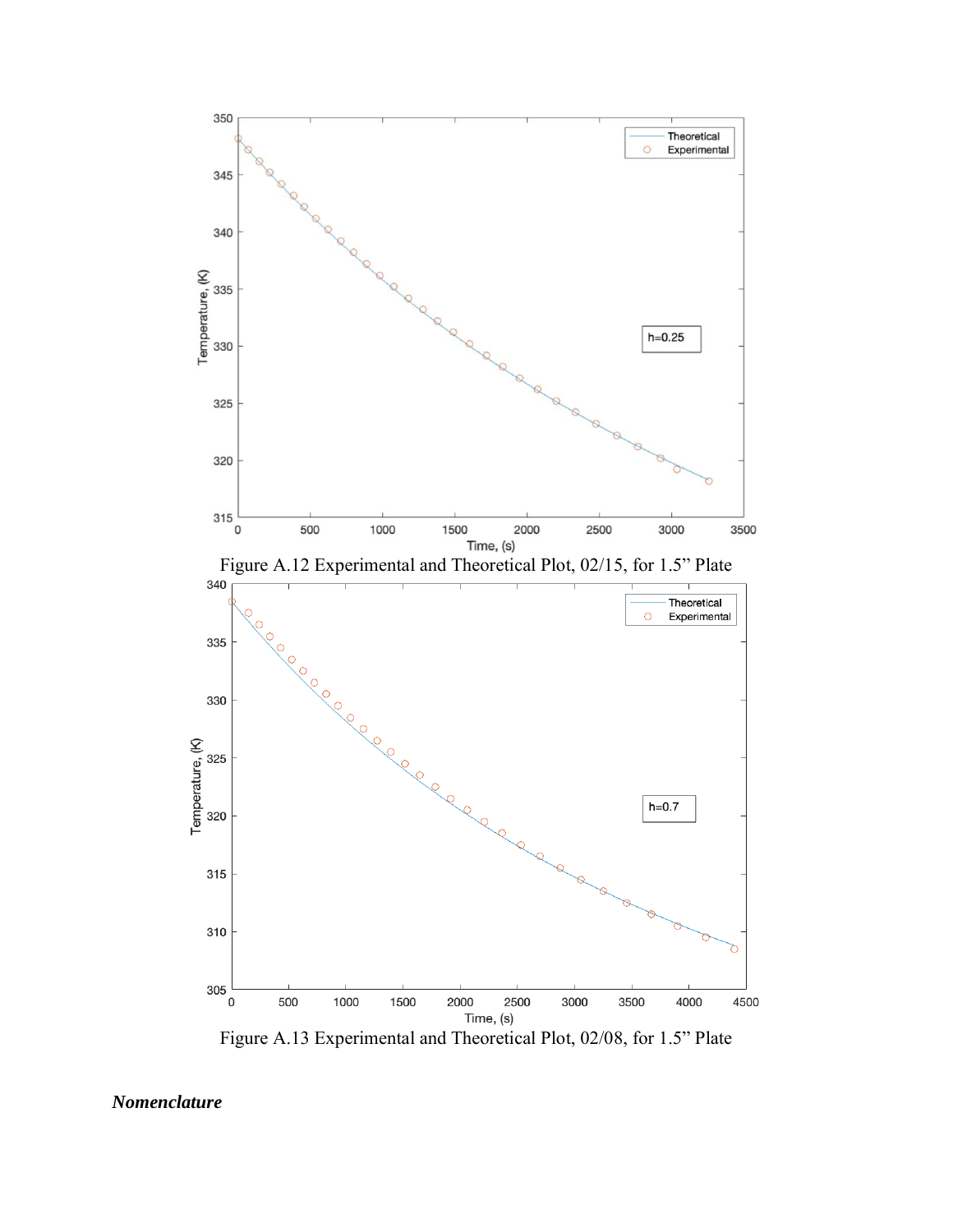| As                        | area for convection, $m2$                                  |
|---------------------------|------------------------------------------------------------|
| $C_p$                     | specific heat of the aluminum plate or cylinder, J/kg K    |
| g                         | gravitational constant, $m/s^2$                            |
| h                         | convection heat transfer coefficient, W/m <sup>2</sup> K   |
| hCORR                     | correlated heat transfer coefficient, W/m <sup>2</sup> K   |
| hEXP                      | experimental heat transfer coefficient, $W/m^2 K$          |
| k                         | fluid thermal conductivity, W/mK                           |
| $\mathbf{L}$              | length of the plate or cylinder, m                         |
| m                         | mass of the plate or cylinder, kg                          |
| Nu                        | Nusselt number                                             |
| P                         | Perimeter of rectangular plate, m                          |
| Pr                        | Prandtl number of the fluid                                |
| qout                      | heat transfer out of the system, W                         |
| <b>GACC</b>               | heat accumulated in the system, W                          |
| qconv                     | heat transfer by convection, W                             |
| <b>GRAD</b>               | heat transfer by radiation, W                              |
| Ra                        | Rayleigh number of the fluid                               |
| <b>TATM</b>               | temperature of the surroundings (atmospheric), K           |
| <b>TPLATE</b>             | temperature at the center of the plate, K                  |
| $\boldsymbol{\mathrm{V}}$ | volume of the plate or cylinder, $m3$                      |
| β                         | volumetric expansion coefficient, $K^{-1}$                 |
| $\epsilon$                | emissivity of the surface                                  |
| $\mu$                     | dynamic viscosity of air, $Ns/m^2$                         |
| $\mathbf v$               | kinematic viscosity of air, $m^2/s$                        |
| $\rho$                    | density of the aluminum plate or cylinder, $kg/m3$         |
| $\sigma$                  | Stefan-Boltzmann constant, W/m <sup>2</sup> K <sup>4</sup> |
|                           |                                                            |